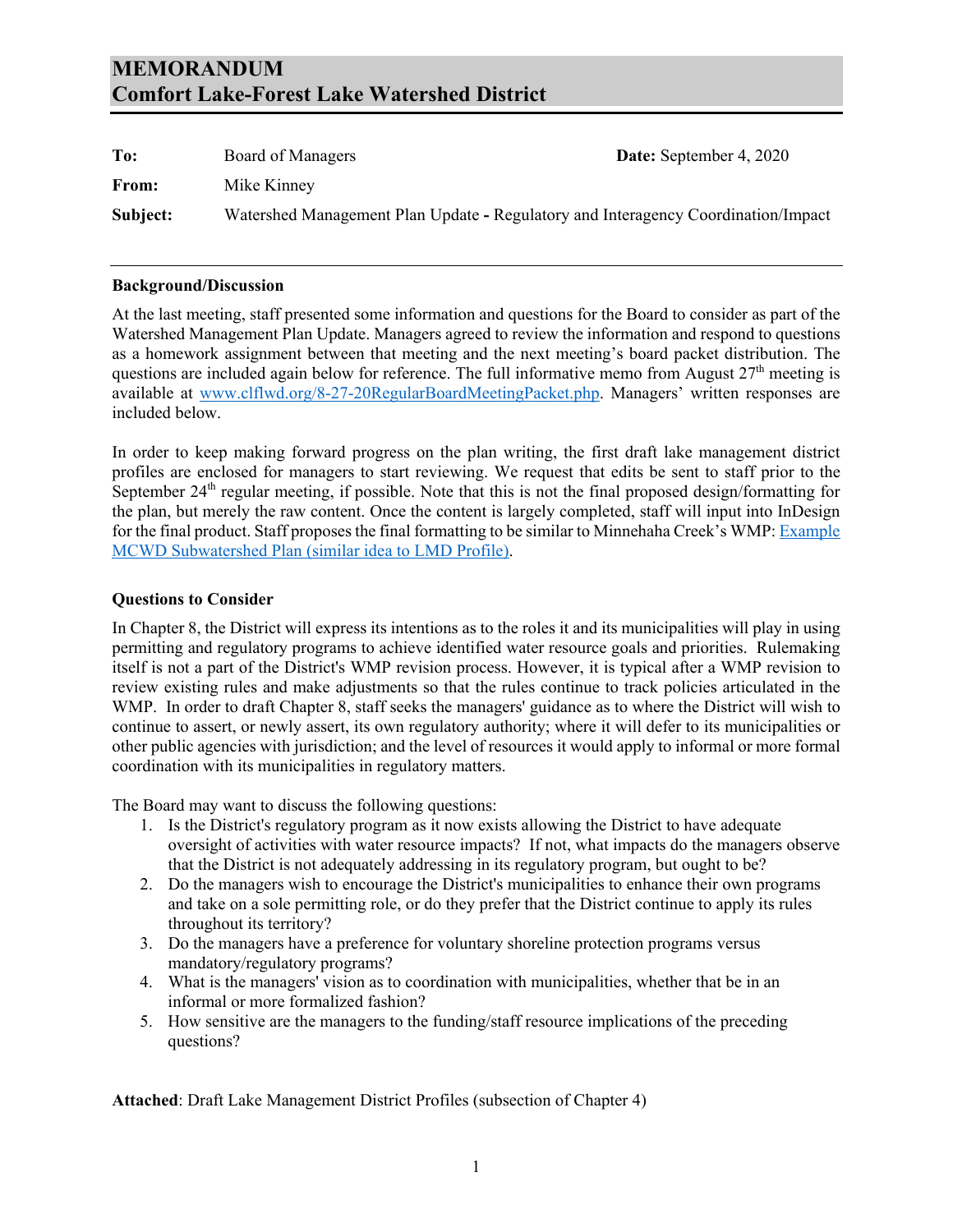## **Manager Responses to Discussion Questions**

## **President Spence**

As far as all the points, I think the biggest issue we face regarding all of them, is not that there are no tools for regulation and enforcement of any shoreline or shoreland alterations, but rather there is no way to ensure compliance from the landowners with the basic premise of obtaining necessary permits before doing these sorts of alterations. If the landowners do comply with obtaining or at least inquiring about the necessary permits, then inspection and enforcement doesn't generally seem to be problematic. Where the problems seem to be arising is in the area of action taken in ignorance or avoidance of the regulations and permit requirements. Unless our LGU partners or ourselves are informed of the violations, we are generally none the wiser to activities that are contrary to our rules. And, unless we are willing to perform constant patrols of our shorelines and shoreland areas, we are unlikely to ever know about all of the potentially damaging activities going on within our district. Whether the issues have been shoreland clearing here on Comfort Lake or encroachment into the wetland buffers in Chestnut Creek, it is only because we stumbled onto the violations that we found out about them. None of these issues were discovered because the landowners were operating under proper permits and just unintentionally violated one or more of our rules – these were either intentional or willful avoidance or ignorance of the rules, regulations, and permit requirements. Adding more redundancy to rules and regulations and enforcement between the LGUs, the DNR, and the Watershed District won't do anything to resolve this issue in my opinion. Education of our citizens and our LGUs is probably our best weapon for this problem.

As far as our coordination with our LGUs, I don't particularly care if the coordination agreement is informal or formal, as long as it is effective. The important outcome is that we are all on the same page with regard to water protection and stewardship. I am less concerned with having a party to point at when things go wrong, than I am with making sure things don't go wrong in the first place!

## **Manager Schmaltz**

1. As discussed on the top of p2, the Districts Rules on erosion, stormwater Mgt and Wetland buffer for streams/lakes seems to provide coverage (i.e. control) of 90%(?)of the P and sediment threats for most of the issues that arise in the shoreland area. In addition, the City has ordinances/rules (via DNR model) to manage shoreland zoning, structure and sanitary setbacks, which I believe they are handling satisfactorily.

They are not doing well on enforcing limiting intensive removal of trees/vegetation. Staff comments imply that removal of tree and vegetation has far less negative water quality impact than creating land disturbance or creating impervious surface area. We need some relative impact estimates to clarify the situation. Assuming the impact is low and we know enforcement by the WD would take a lot of staff time and be contentious with our constituents, I would prefer to address this issue through an educational effort with heavy involvement by our Lake Assoc partners. The Burnette County voluntary tax rebate program should also be evaluated.

The City also regulates shoreland lot impervious percent. Do we know what % of the permits annually receive some type of variance? How good a job are they doing? This would have greater impact (especially with the accelerating trend to mega lake homes) than tree removal?? Also, the City does not enforce wetland dumping ordinances. This issue should also be addressed by the education program/lake associations.

2. I prefer to apply our own Rules throughout the WD. However, the City has responsibility for LWMP content (eight points listed on p97/98 of our current 10 year plan). They need to improve in certain areas: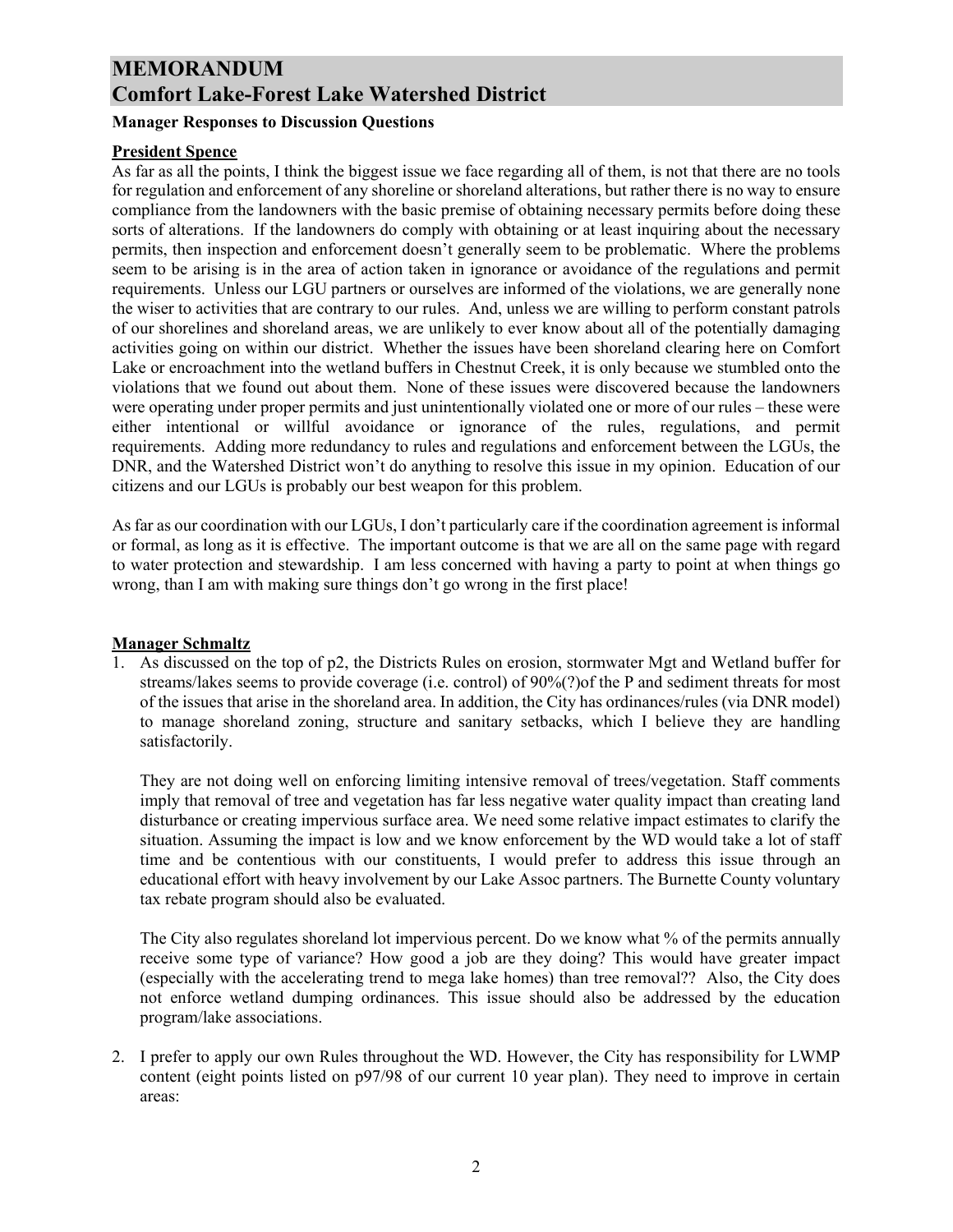- (1) Sewer maps/inverts and long term cap plans...these are deficient and need improvement
- (2) Land use...ok?
- (3) Describe how land use impacts water quality/natural resources.... How do they do?
- (4) They probably reference our plan... they certainly aren't spending any \$\$
- (5) Again, they probably reference our plan.... which is OK?
- (6) Inform district on variances, especially on impervious variances. Residences on FL are being upgraded to "mega structures" at an alarming rate and if variances are given out left and right, it will have a negative impact on the lake. This is occurring fast so we must make sure during this "switch over" time that the lake is protected. The City should provide a report to the WD on this situation.
- (7) Inspection of Stormwater systems (MS4) ...this is improving, and progress is being made.
- (8) OK...covered in MS\$ plan.
- 3. Shoreline protection. The DNR has authority and is active (not proactive). I don't think the WD should undertake this area to be more proactive. Again, make this part of an educational effort by us and the Lake Assocs. The program should encourage violations to be reported to the WD and then referred to the DNR for enforcement. The few times we have tried this the DNR has responded. Hopefully, when lakeshore owners are educated they will follow the rules..... and if not, they take the risk of being reported.
- 4. The City seems to want to move a more formal MOU approach. Staff knows better than the Board where such a change would provide the most value for each partner. It also puts us in a better position to ask the City for better support in certain areas of the 8 points in their LWMP as described earlier.
- 5. It is so easy to spend \$\$ now that we have no interest loan funding. We should treat the above decisions based on a cost value analysis. I know we have been talking a lot about shoreland vegetation/tree protection and wetland dumping, but it seems to me that taking an educational approach( with our Lake Assoc partners) may be more cost effective strategy than assigning staff to "search and enforce". By educating you get ahead of the problem. Without education, you are constantly chasing people down. We can consider the need for more aggressive enforcement as a possible follow up strategy.

## **Manager Dibble**

- 1. I feel the regulatory program is adequate the way it is written. Would we need a sentence defining (ordinary high water levels)? We did talk about the 100 year mark and changing those numbers. The more City projects and weather warming conditions in the next 10 years could affect the (ordinary) high water mark which makes the setback crawl of the property.
- 2. I feel the District needs to apply the rules. If there was more than one governing body, it would be confusing and may cause loopholes.
- 3. I feel a mandatory program on new projects would ensure the work is done properly with erosion in mind. If we left it up to the contractor / owner to do it voluntary they would attempt to cut corners.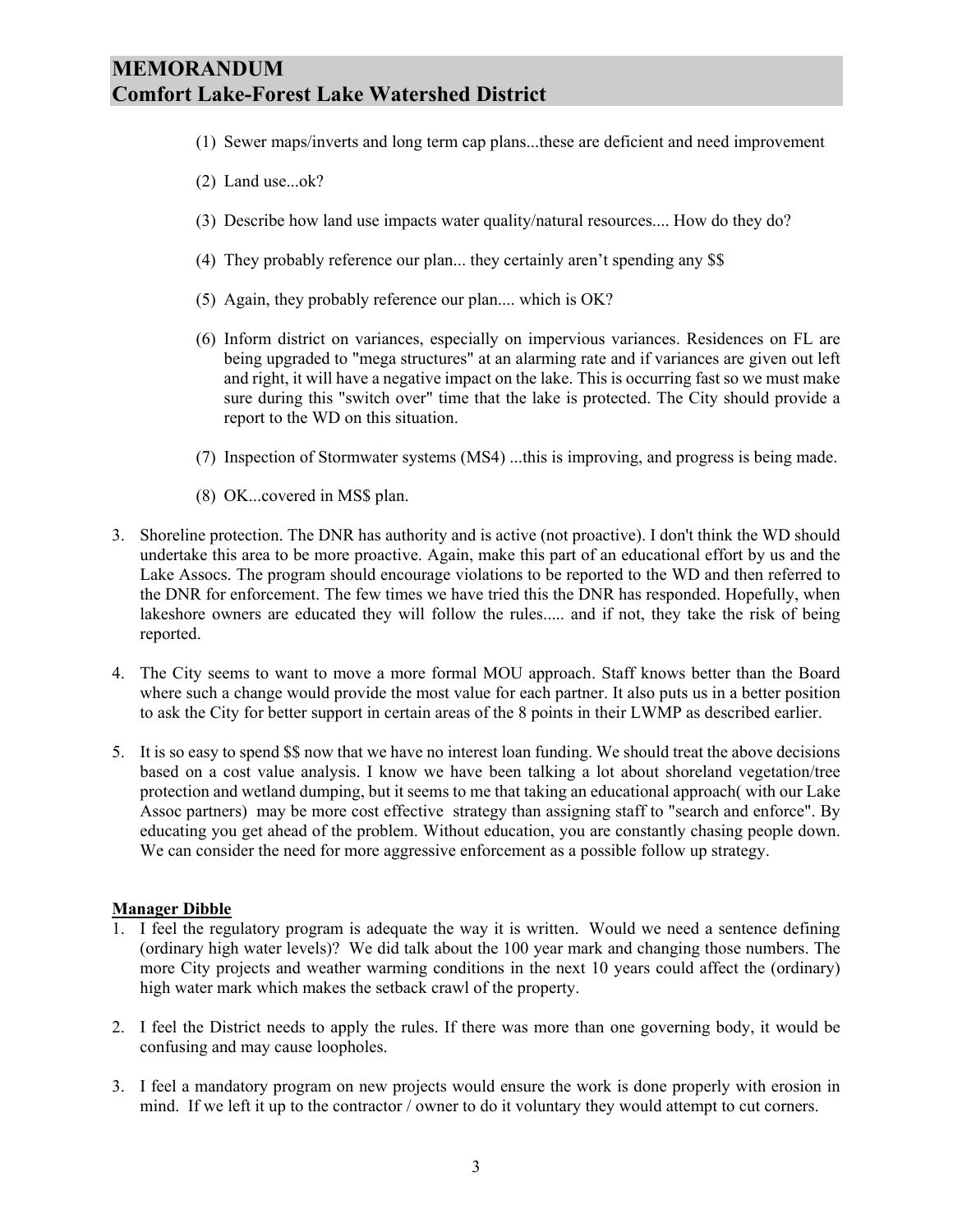- 4. How about a formal quarterly meeting with the District, DNR and the City. We could go over projects, MS-4, Permits, Grants/funding, violations.
- 5. It is important that if we choose to take on a larger role in the next 10 years that we add the staff and dollars to support that decision during this time of the 10 year planning.

**Manager Anderson** [see following pages]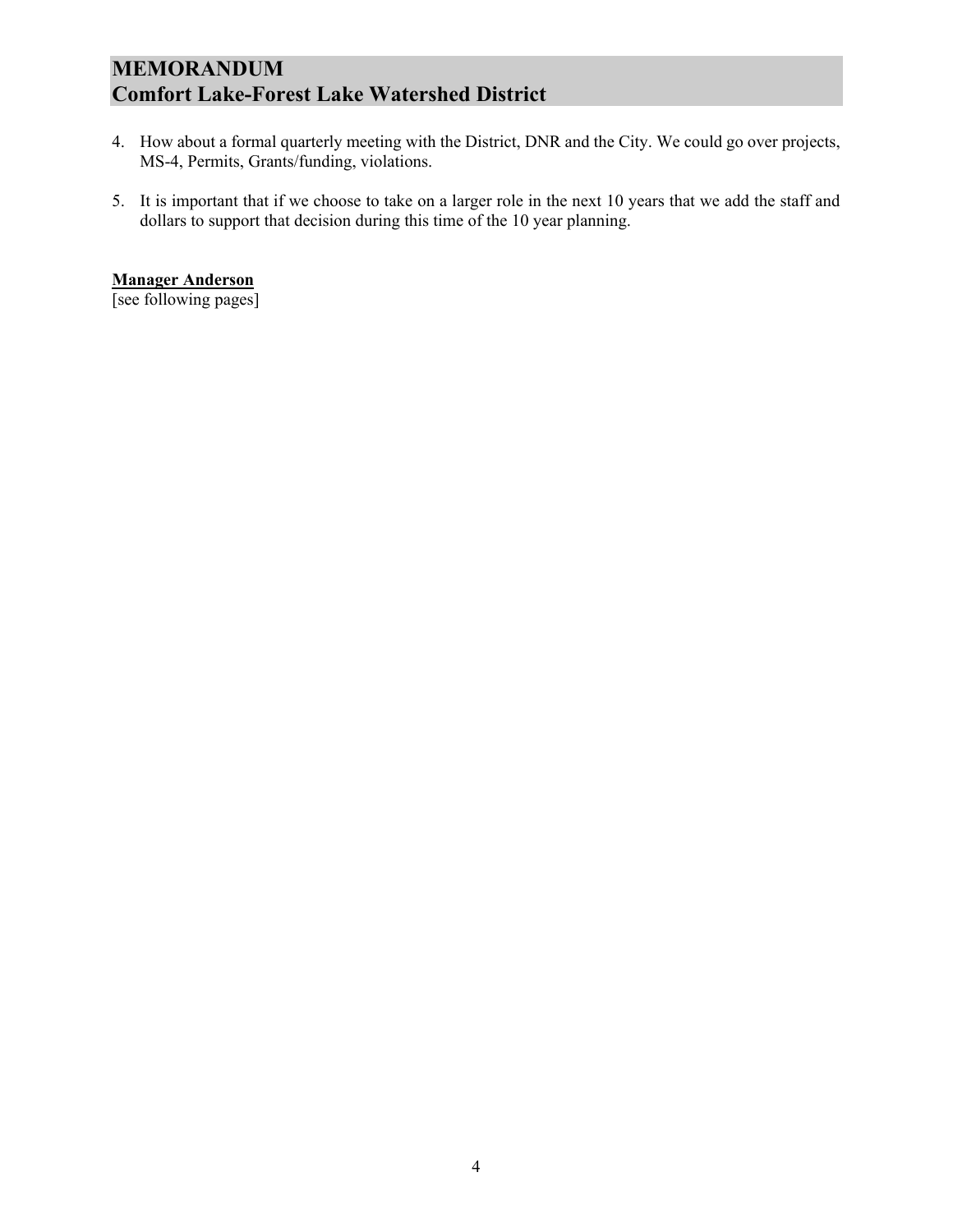| To:      | <b>Board of Managers</b>                                                          | <b>Date:</b> August 21, 2020 |
|----------|-----------------------------------------------------------------------------------|------------------------------|
| From:    | Mike Kinney                                                                       |                              |
| Subject: | Watershed Management Plan Update - Regulatory and Interagency Coordination/Impact |                              |

#### **Background/Discussion**

In preparation for updating Watershed Management Plan (WMP) Chapter 8: Interagency Coordination and Impact, staff recommends the Board discuss several regulatory and interagency coordination elements which have recently come up in other discussions.

#### **Shoreline Alterations**

For the purposes of this discussion, *shoreline* is defined as the area at or below the ordinary high water (OHW) line of a public lake, stream, or wetland. For those waterbodies designated as public waters, the OHW is established by the MN Department of Natural Resources (DNR).

The District Rules contain Rule 5.0 Shoreline & Streambank Alterations which establishes standards for shoreline/streambank work. However, as currently written, this rule is not implemented, in order to avoid duplicating the DNR's authority over shoreline and streambank alterations. The intent of this was to reduce redundancy with DNR's existing public waters permitting. Even without Rule 5.0 being implemented, some work occurring in the shoreline or shoreland area may be regulated by the District if it triggers another District rule (e.g. Rule 3.0 Erosion Control or Rule 4.0 Stream/Lake/Wetland Buffers). See the Permit Cheat Sheet, linked below, for a summary of rule triggers.

If the District chooses, by revising Rule 5.2.2 it could independently exercise oversight of Shoreline & Streambank Alterations by permitting and enforcement. The managers would want to consider overlap with DNR permitting, staffing capacity to accommodate increased permit activity, and public reception of increased regulation.

One alternative to compulsory standards may be voluntary programming. Burnette County is one example, offering tax rebates to landowners for shoreline conservation easements.

#### **Shoreland Alteration**

For the purposes of this discussion, *shoreland* is defined as the area above the OHW line of a public lake, stream, or wetland. Under the state shoreland program that the DNR oversees, the shoreland generally is defined as the riparian area up to 1,000 feet from the ordinary high water level of a lake or flowage, and 300 feet from a river or stream.

Shoreland work often varies from vegetation alterations (e.g. tree removal) to developments (e.g. home construction projects which usually trigger the Erosion Control rule, at least). Under the state shoreland program, zoning authorities must adopt a shoreland ordinance that conforms to the DNR model ordinance. The program focuses on zoning in shoreland areas, structure and sanitary setbacks from public waters, and limiting intensive removal of vegetative cover. The District has the authority to adopt and implement rules to protect shoreland areas, but such rules must be reasonably linked to water resource protection.

**Commented [JA1]:** In order to avoid no oversight during periods of DNR staff reductions, the best course for the water assets is to strike an agreement with the DNR to allow the District to provide the oversight for projects requiring the DNR.

**Commented [JA2]:** Staff can be increased at the local level to accommodate this, even as state budgets are being cut. There would be much bette, and more consistent coverage with local oversight.

**Commented [JA3]:** Voluntary programs rarely work and allow inconsistent behavior, which undermines a strong regulatory program designed to protect the water assets.

**Commented [JA4]:** The problem has been very unspecific language in the state model ordinance, and consequent lack of enhancing language where needed to provide more specific guidelines in ordinance language. The District is uniquely qualified to provide this reform by establishing quantifiable minimum standards. i.e. replacing specific language for subjective terms such as "limiting intensive vegetation clearing." Clear guidance should be provided, so the rules and ordinances are applied consistently. Any work that strays from the clear guidelines would have to be aired via a public variance process.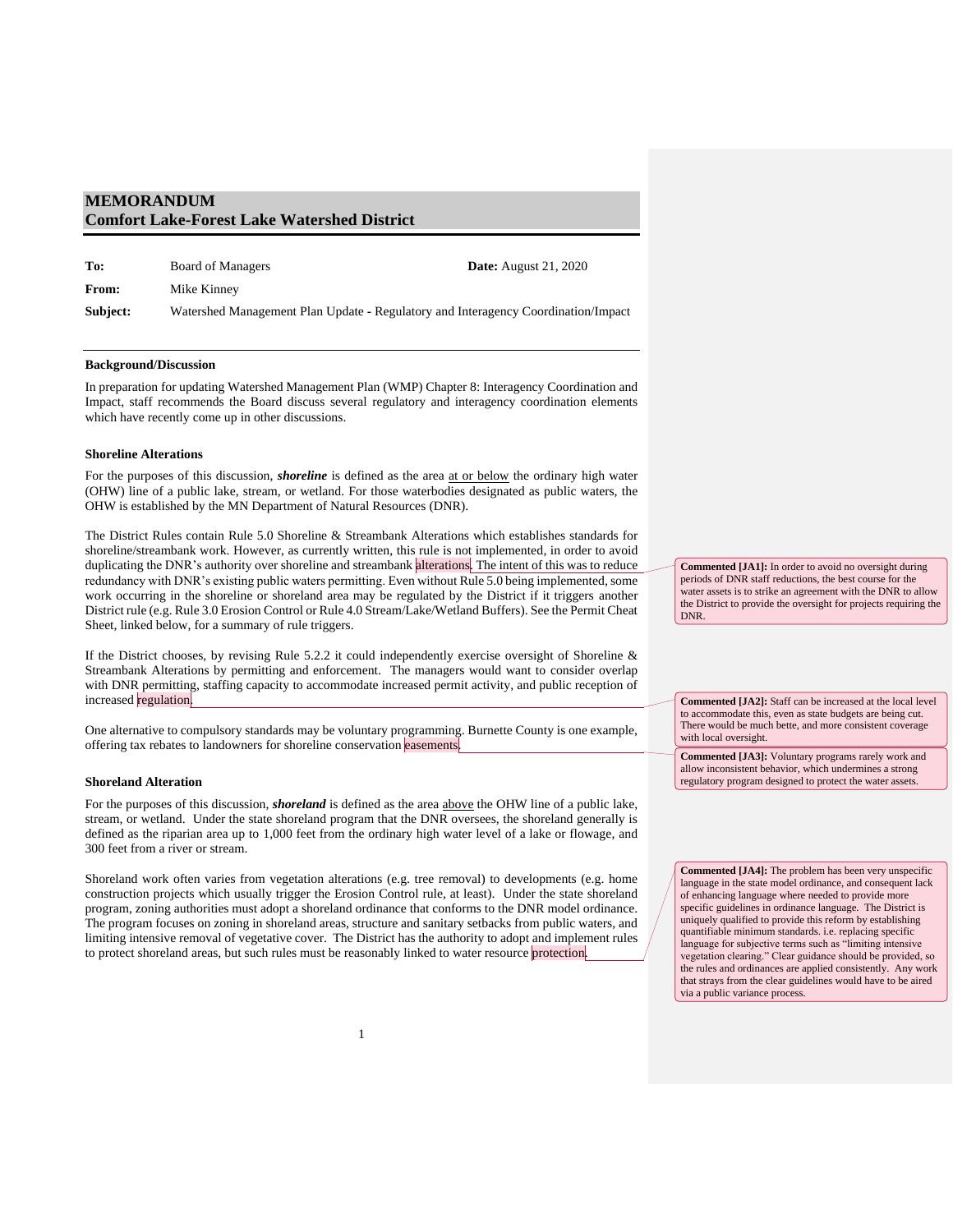While difficult to quantify precisely, erosion control practices (as required by District Rules) directly protect nearby waterbodies from phosphorus and total suspended solids (TSS) loading. Further, if the Stormwater Management rule and/or Lake/Stream/Wetland Buffer rule are triggered, further phosphorus and TSS reductions are seen over the long term. Shoreland tree removal activities have less direct water quality impacts compared to soil disturbance or creation of impervious area. If the District desires to regulate above and beyond the existing shoreland requirements currently in place in city ordinances, the potential impacts of shoreland vegetation alterations should be carefully evaluated along with the quantified potential benefit of additional regulation. If reduction of tree removal is a high priority, the Board should consider exactly why that is (e.g. water quality protection vs. aesthetics).

#### **Coordination with Municipalities (e.g. MOU)**

The Board may also wish to discuss the desired level of coordination with local municipalities, especially when it comes to communicating on new permit applications, site inspections, enforcement and/or oversight of stormwater facility/vegetated buffer maintenance. Currently, both the District and municipalities have their own regulatory programs and requirements. None of the municipalities in the District have opted to be the sole permitting authority (i.e. to adopt ordinances and regulatory programs that the District finds to be equally protective as the District's program, as a prerequisite to the District's withdrawal of permitting authority within the municipality). See page 97 of the Watershed Management Plan for further detail on the two levels of regulatory involvement. As of now, all municipalities overlapping District boundaries are considered Level 1.

Furthermore, during the initial 60-day priority issues comment period in early 2019, the District received the following comment from City of Forest Lake, among others:

*The City of Forest Lake would like to consider an MOU to assist with educational programing and private construction site inspections. As an MS4, Forest Lake is required to have robust educational and inspection programs that they are not currently staffed to fulfill. Washington Conservation District, RCWD and CLFWLD are all actively assisting the City in meeting its educational goals. Further, CLFLWD inspects all sites which require a district permit. The MOU would help balance some of these tasks for both entities.*

The Board may also wish to discuss interest in executing MOU(s) with local municipalities, potentially starting with City of Forest Lake.

#### **Questions to Consider**

In Chapter 8, the District will express its intentions as to the roles it and its municipalities will play in using permitting and regulatory programs to achieve identified water resource goals and priorities. Rulemaking itself is not a part of the District's WMP revision process. However, it is typical after a WMP revision to review existing rules and make adjustments so that the rules continue to track policies articulated in the WMP. In order to draft Chapter 8, staff seeks the managers' guidance as to where the District will wish to continue to assert, or newly assert, its own regulatory authority; where it will defer to its municipalities or other public agencies with jurisdiction; and the level of resources it would apply to informal or more formal coordination with its municipalities in regulatory matters.

**Commented [JA5]:** I take issue with this statement, as trees have very deep roots, which hold the soil together, especially on a steep bank/incline. According to the Extension service, mature trees can uptake 15 gallons of water per hour on a hot summer day. It doesn't take much effort to calculate the impact of stormwater running down a slope without tree coverage.

In addition to providing water absorption, trees help to maintain the natural appearance of the lake ecosystem, as viewed from the center of the public water body – a state wide goal in embedded in the DNR Model Shoreland Ordinance language.

**Commented [JA6]:** The regulation can be shared as it is now. The District's role is providing consistent standards for regulations within the district boundaries. This is a collaborative effort and requires consistent, regular interaction, and a team building philosophy by the District with each of our LGU teams. Everything we do has to be based on science. This will require foundational studies providing quantifiable benefits for maintaining natural conditions to the greatest extent possible in shoreland zones throughout the District.

**Commented [JA7]:** Further evidence the collaborative approach is best, as it is not a change in behavior. We will be providing the rationale and background scientific data to provide consistent standards.

**Commented [JA8]:** Yes. We need to do this as it cements the understanding of all parties that we are united in the regulation and oversight of the water assets within our boundaries. We need to enhance our educational programming abilities, and will be useful for all of our LGUs.

**Commented [JA9]:** Yes, that is my point: Consistent standards with optional enforcement paths, just as we have now on Page 97 of our current 10-year plan. However, we may want to start the outreach with other LGUs at the same time as moving forward with Forest Lake, so as not to offend other LGUs.

**Commented [JA10]:** It is way to early to be this specific. The Goal should be to work with all of our LGUs to provide consistent rule and ordinance language for the protection of water resources within the District's boundaries. It will be up to the LGUs to use those standards in the areas of their cities and towns outside of the CLFLWD. I expect the LGUs will want to maintain local water permitting authority, but If our program is good, they may want to cede that to the District. We just don't know the answer to that question at this time, so we should expect it will continue as it has been. However, with the new statewide effort to focus water planning on the larger HUC8 level, the LGUs may be in a more favorable mood to change regulation oversight, as well as to apply the standards to all areas within their municipal boundaries